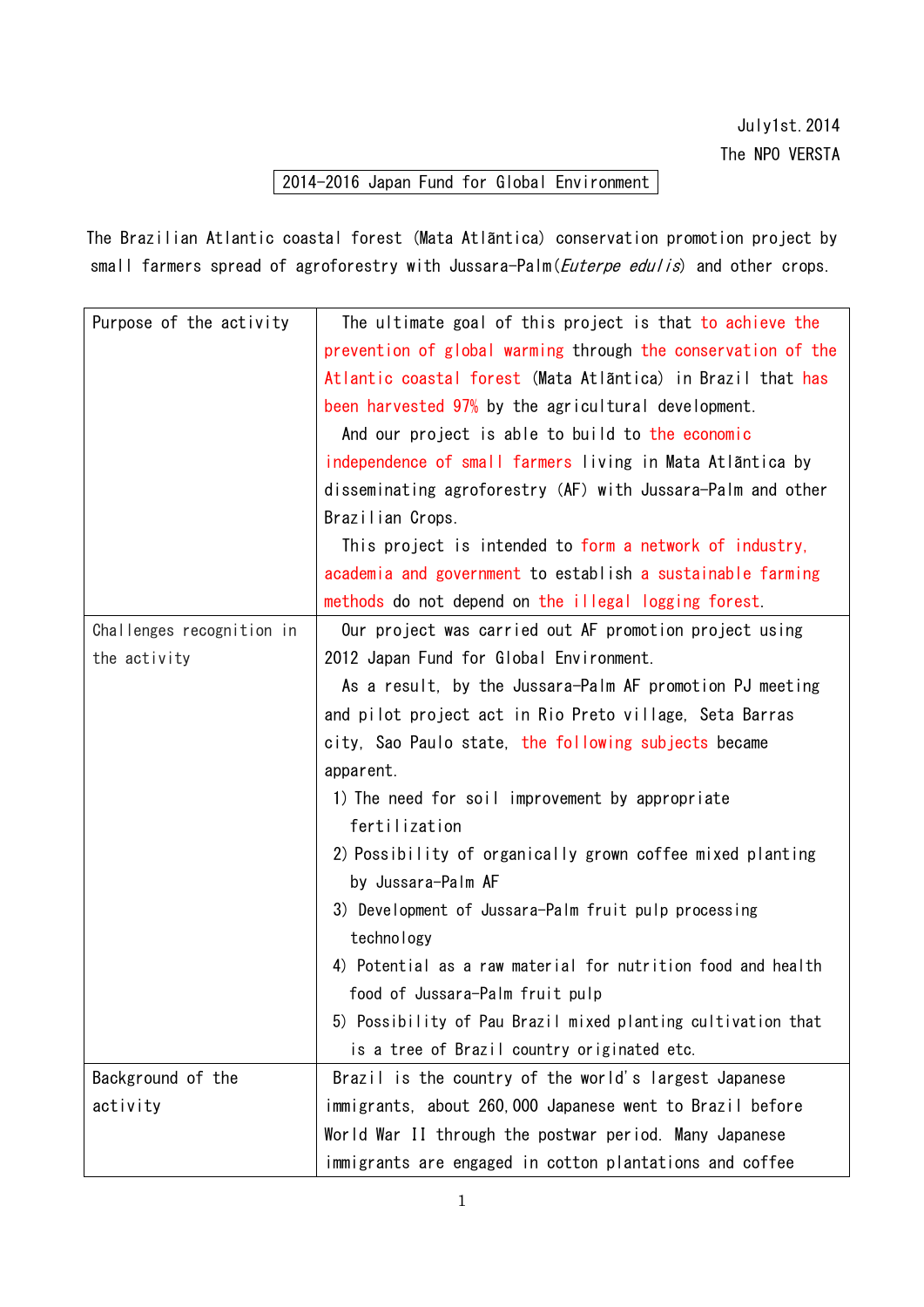|                          | plantations etc. in Brazil, to demonstrate the inherent                                                                                                                               |  |  |  |  |  |
|--------------------------|---------------------------------------------------------------------------------------------------------------------------------------------------------------------------------------|--|--|--|--|--|
|                          | politeness and patience, played a significant contribution                                                                                                                            |  |  |  |  |  |
|                          | to agricultural development in Brazil.                                                                                                                                                |  |  |  |  |  |
|                          |                                                                                                                                                                                       |  |  |  |  |  |
|                          | However, the Atlantic forest (Mata Atlãntica) and the                                                                                                                                 |  |  |  |  |  |
|                          | Amazon of Brazil has continued to the present decrease of                                                                                                                             |  |  |  |  |  |
|                          | tropical rainforest by developing large-scale illegal                                                                                                                                 |  |  |  |  |  |
|                          | logging and due to delays in improving the lives of local                                                                                                                             |  |  |  |  |  |
|                          | residents, if you leave it, Brazilian rainforest that has                                                                                                                             |  |  |  |  |  |
|                          | been concern can be reduced significantly.                                                                                                                                            |  |  |  |  |  |
| The grant amount in 2014 | $42,000,000-$                                                                                                                                                                         |  |  |  |  |  |
| 2014-2016 Jussara-Palm   |                                                                                                                                                                                       |  |  |  |  |  |
| AF Project Chart         | Future expected<br>2014-2016 Jussara-Palm AF Project Chart by VERSTA<br>effect on Japan                                                                                               |  |  |  |  |  |
|                          | Overseas expansion<br>Juseara-Palm AF Promotion Committee<br>of food processing                                                                                                       |  |  |  |  |  |
|                          | Cultivation technology follow-up guidano<br>technology of<br>Japanese                                                                                                                 |  |  |  |  |  |
|                          | [Target area]<br>companies<br>Target area : In Rio Preto<br>[2015]<br>[2010]<br>Tergot erse : Brezil<br>Atlantic constal forest<br>larget area - Brazil<br>village, Seta Barras olty, |  |  |  |  |  |
|                          | Paulo atete<br>diseast states<br><b>[Expected effect]</b>                                                                                                                             |  |  |  |  |  |
|                          | Jussara Palm Al<br><b>Training exchange</b><br>Establishment of<br>of Jussara-Palm J<br>oultivation<br>Health food<br>Jussara -Palm AF<br>gàitivation<br>esohn lauss and              |  |  |  |  |  |
|                          | oultivation<br>development<br>technology and a<br>expansion of the<br>teolm iques<br>oultivation are<br>farmers leader<br>by AF fruit】                                                |  |  |  |  |  |
|                          |                                                                                                                                                                                       |  |  |  |  |  |
|                          | [Jussara-Palm fruit pulp] [Jussara-Palm nursery field] [Jussara-Palm planting memorial]                                                                                               |  |  |  |  |  |
|                          | Performance: 2012 Jussara-Palm AF pilot project implementation by Japan Fund for Global Environment                                                                                   |  |  |  |  |  |
|                          |                                                                                                                                                                                       |  |  |  |  |  |
| The goal of the grant    | Activity goals for this year is that, in the support area,                                                                                                                            |  |  |  |  |  |
| activity in 2012         | efforts to Jussara-Palm AF will develop. The following, for                                                                                                                           |  |  |  |  |  |
|                          | example.                                                                                                                                                                              |  |  |  |  |  |
|                          | 1) Jussara-Palm AF cultivation area is enlarged. (Expansion                                                                                                                           |  |  |  |  |  |
|                          | of AF cultivation area of 10 percent or more a year)                                                                                                                                  |  |  |  |  |  |
|                          | Jussara-Palm AF cultivation technology is improved.<br>2)                                                                                                                             |  |  |  |  |  |
|                          | 3) Awareness of the region is attained, in all elementary                                                                                                                             |  |  |  |  |  |
|                          | and junior high schools in the city, teaching about                                                                                                                                   |  |  |  |  |  |
|                          | Jussara-Palm AF is to be performed.                                                                                                                                                   |  |  |  |  |  |
|                          | 4) Ecotourism model for sustainable Jussara-Palm AF spread                                                                                                                            |  |  |  |  |  |
|                          | is built and tourists to participate increases.                                                                                                                                       |  |  |  |  |  |
|                          | 5) And cooperation framework of the participants towards                                                                                                                              |  |  |  |  |  |
|                          | Jussara-Palm AF spread is constructed, the Council will                                                                                                                               |  |  |  |  |  |
|                          | be established.                                                                                                                                                                       |  |  |  |  |  |
|                          |                                                                                                                                                                                       |  |  |  |  |  |
|                          | 6) Visits from other regions is to visit with respect to                                                                                                                              |  |  |  |  |  |
|                          | efforts to Jussara-Palm AF.                                                                                                                                                           |  |  |  |  |  |
| Expected effects of the  | 2014 activity goals of this PJ is as follows.                                                                                                                                         |  |  |  |  |  |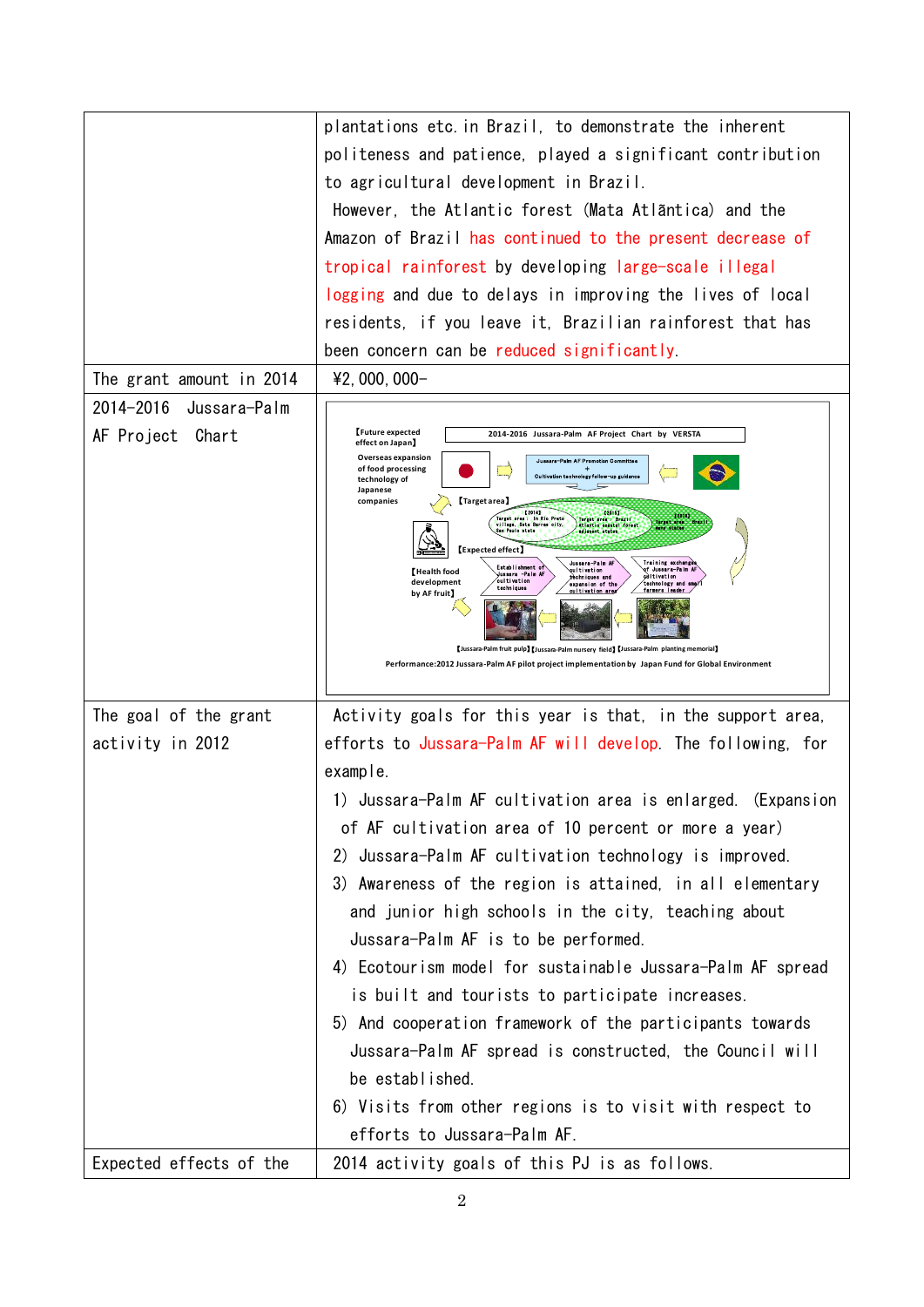| grant activity in 2014  | Activity 1: By holding Jussara-Palm AF Promotion Committee,               |  |  |
|-------------------------|---------------------------------------------------------------------------|--|--|
|                         | promotion challenges are commonly recognized.                             |  |  |
|                         | Activity 2: The technology exchange with AF Tomé-Açu                      |  |  |
|                         | farmers, we established a model field (1ha).                              |  |  |
|                         | Activity 3: Conducted Jussara-Palm AF cultivation                         |  |  |
|                         | technology follow-up guidance.                                            |  |  |
|                         | Activity 4: Jussara-Palm AF seminar participants more than                |  |  |
|                         | 30 people.                                                                |  |  |
| Implementation Schedule | . August 2014: In Sete Barras city, holding of Jussara-Palm               |  |  |
|                         | AF support Project meeting and the technology                             |  |  |
|                         | exchange with AF Tomé-Açu farmers.                                        |  |  |
|                         | ·August 2014-March 2015: In Sete Barras city, installation                |  |  |
|                         | of Jussara-Palm AF model field.                                           |  |  |
|                         | ·August-December 2014: In Sete Barras city, implementation                |  |  |
|                         | of Jussara-Palm AF cultivation technology                                 |  |  |
|                         | follow-up guidance.                                                       |  |  |
|                         | . February 2015: In Sete Barras city, implementation of                   |  |  |
|                         | Jussara palm AF seminar for other farmers.                                |  |  |
| Implementation members  | ◆Japanese organization: Projects committee Jussara palm in                |  |  |
|                         | the NPO VERSTA (Dr. Yoshikazu Onose/Ph.D, Management                      |  |  |
|                         | Consultant, Dr. Masaaki Yamada/Associate Professor, Tokyo                 |  |  |
|                         | University of Agriculture and Technology Graduate School of               |  |  |
|                         | Agriculture. Mr. Akio Chikai/President , Café do Centro Japan             |  |  |
|                         | $Co.$ , $Ltd.$ )                                                          |  |  |
|                         | $\blacklozenge$ Brazilian counterpart organization: Co-Projects committee |  |  |
|                         | Jussara palm with Brazil and Japan( Dr. Guenji Yamazoe/                   |  |  |
|                         | Presidente, ABJICA. Former minister, State of Sao Paulo                   |  |  |
|                         | Institute of Forestry Department of Environment. Mr. Wagner               |  |  |
|                         | Portilho/Forest Foundation. Mr. Gilberto Ota/Manager of                   |  |  |
|                         | Agricultural Department, The Sete Barras City. Mr. Luiz                   |  |  |
|                         | C. Fazuoli/Campinas Agricultural Research Institute (CAI). Dr.            |  |  |
|                         | Fernando Silveira Franco/ Professor, University of Federal                |  |  |
|                         | de São Carlos. Dr. Celso C. Lopes/ Associate Professor,                   |  |  |
|                         | University of Campinas (UNICAMP). Mr. Geraldo Francisco de                |  |  |
|                         | Aguiar /Leader of Rio Preto Sete Barras, etc.), other.                    |  |  |